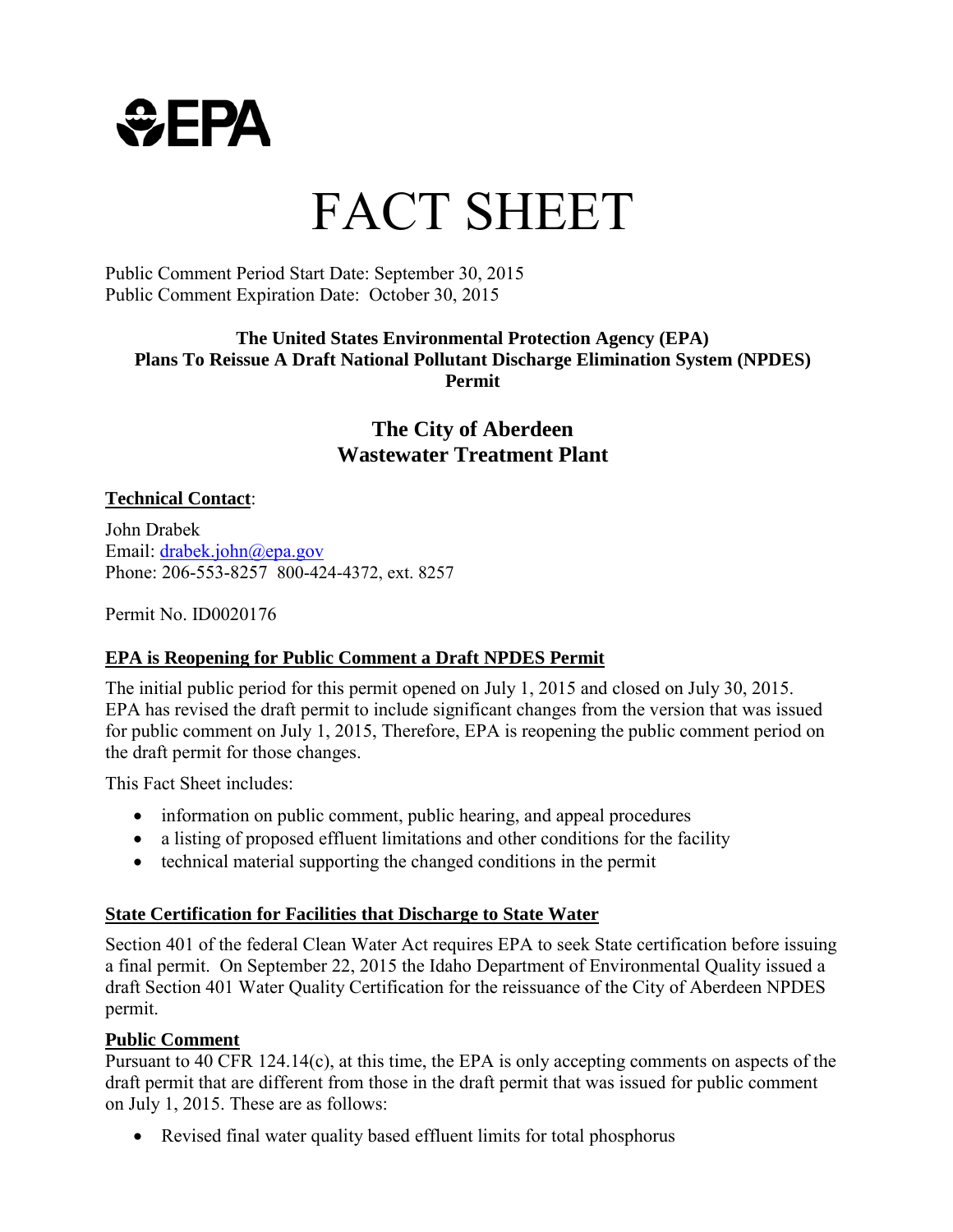- Inclusion of a compliance schedule for the final total phosphorous limits
- A minor correction to a footnote regarding compliance with the chlorine effluent limit.

Persons wishing to comment or request a Public Hearing on the revisions may do so in writing by the expiration date of the Public Comment period. A request for a Public Hearing must state the nature of the issues to be raised as well as the requester's name, address and telephone number. All comments and requests for Public Hearings must be in writing and should be submitted to the EPA as described in the Public Comments Section of the attached Public Notice.

After the Public Notice expires, and all comments have been considered, the EPA's regional Director for the Office of Water and Watersheds will make a final decision regarding permit issuance. If no substantive comments are received, the tentative conditions in the draft permit will become final, and the permit will become effective upon issuance. If substantive comments are received, the EPA will address the comments and issue the permit. The permit will become effective no less than 30 days after the issuance date, unless an appeal is submitted to the Environmental Appeals Board within 30 days pursuant to 40 CFR 124.19.

#### **Documents are Available for Review.**

The draft NPDES permit and related documents can be reviewed or obtained by visiting or contacting the EPA's Regional Office in Seattle between 8:30 a.m. and 4:00 p.m., Monday through Friday at the address below. The draft permits, fact sheet, and other information can also be found by visiting the Region 10 NPDES website at "http://EPA.gov/r10earth/waterpermits.htm."

 United States Environmental Protection Agency Region 10 1200 Sixth Avenue, OWW-190 Seattle, Washington 98101 (206) 553-0523 or Toll Free 1-800-424-4372 (within Alaska, Idaho, Oregon and Washington)

The fact sheet and draft permits are available at:

EPA Idaho Operations Office 950 W Bannock, Suite 900 Boise, ID 83702 208-378-5746

IDEQ

Pocatello Regional Office 444 Hospital Way, #300 Pocatello, ID 83201 ph: (208) 236-6160 fx: (208) 236-6168 toll-free: (888) 655-6160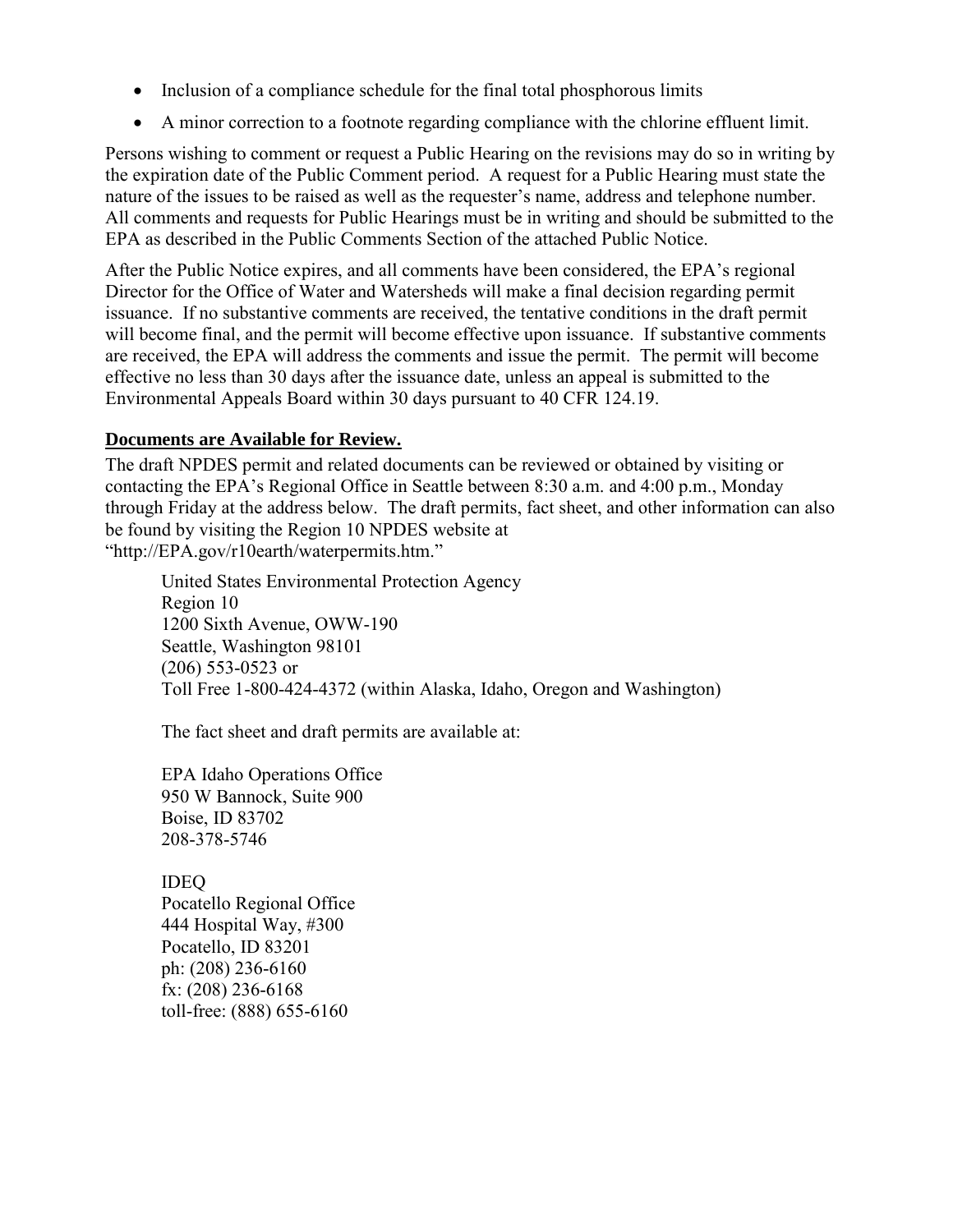### **Effluent Limitation**

The revised final total phosphorus limits in Table 1 of the permit are shown below.

| <b>Parameter</b>                                                    | <b>Units</b>     | <b>Effluent Limitations</b>                               |                   |                                | <b>Monitoring Requirements</b> |                                   |                              |  |  |  |  |
|---------------------------------------------------------------------|------------------|-----------------------------------------------------------|-------------------|--------------------------------|--------------------------------|-----------------------------------|------------------------------|--|--|--|--|
|                                                                     |                  | Average<br><b>Monthly</b>                                 | Average<br>Weekly | <b>Maximum</b><br><b>Daily</b> | <b>Sample</b><br>Location      | <b>Sample</b><br><b>Frequency</b> | <b>Sample</b><br><b>Type</b> |  |  |  |  |
| <b>Parameters With Effluent Limits</b>                              |                  |                                                           |                   |                                |                                |                                   |                              |  |  |  |  |
| Biochemical<br>Oxygen Demand<br>(BOD <sub>5</sub> )                 | mg/L             | 30                                                        | 45                | $- -$                          | Influent and<br>Effluent       | $1$ /week                         | 24-hour<br>composite         |  |  |  |  |
|                                                                     | lbs/day          | 205                                                       | 308               | $-$                            |                                |                                   | Calculation <sup>1</sup>     |  |  |  |  |
| <b>BOD</b> <sub>5</sub> Percent<br>Removal                          | $\frac{0}{0}$    | 85<br>(minimum)                                           |                   |                                |                                | $1$ /week                         | Calculation <sup>2</sup>     |  |  |  |  |
| <b>Total Suspended</b><br>Solids (TSS)                              | mg/L             | 30                                                        | 45                |                                | Influent and<br>Effluent       | $1$ /week                         | 24-hour<br>composite         |  |  |  |  |
|                                                                     | lbs/day          | 205                                                       | 308               | $\overline{a}$                 |                                |                                   | Calculation <sup>1</sup>     |  |  |  |  |
| <b>TSS Percent</b><br>Removal                                       | $\frac{0}{0}$    | 85<br>(minimum)                                           | --                |                                |                                | $1$ /week                         | Calculation <sup>2</sup>     |  |  |  |  |
| $E.$ coli <sup>3</sup>                                              | CFU/<br>$100$ ml | 126                                                       | $-$               | 406 <sup>4</sup>               | Effluent                       | 5/month                           | Grab                         |  |  |  |  |
| <b>Total Residual</b>                                               | mg/L             | 0.021 <sup>5</sup>                                        | $\overline{a}$    | $0.043^{4,5}$                  | Effluent                       | $1$ /week <sup>5</sup>            | Grab                         |  |  |  |  |
| Chlorine                                                            | lbs/day          | 0.146 <sup>5</sup>                                        | $\overline{a}$    | $0.292^{5}$                    | Effluent                       | $1$ /week $5$                     | Grab                         |  |  |  |  |
| pH                                                                  | std<br>units     | Between $6.5 - 9.0$                                       |                   |                                | Effluent                       | $5$ /week $6$                     | Grab                         |  |  |  |  |
| <b>Total Phosphorus</b><br>(interim) <sup>7</sup>                   | lbs/day          | 38                                                        | 57                |                                | Effluent                       | $1$ /week                         | Grab                         |  |  |  |  |
|                                                                     | lbs/day          | 10.91.36                                                  | 20.62.68          |                                |                                |                                   |                              |  |  |  |  |
| <b>Total Phosphorus</b><br>$(final)^8$                              |                  | Annual Average<br>Limit 4.5 0.876<br>lbs/day <sup>9</sup> |                   |                                | Effluent                       | $1$ /week                         | Grab                         |  |  |  |  |
| Narrative                                                           |                  | See Paragraph See I.B.2. of this permit                   |                   |                                | Effluent                       | 1/month                           | Visual<br>Observation        |  |  |  |  |
| <b>Report Parameters</b>                                            |                  |                                                           |                   |                                |                                |                                   |                              |  |  |  |  |
| Total Ammonia<br>(as N)                                             | mg/L             | Report                                                    | --                | Report <sup>4</sup>            | Effluent                       | 1/month                           | Grab                         |  |  |  |  |
| Flow                                                                | mgd              | Report                                                    | $\overline{a}$    | Report                         | Effluent                       | Continuous                        | Meter                        |  |  |  |  |
| <b>Effluent Testing for Permit Renewal</b>                          |                  |                                                           |                   |                                |                                |                                   |                              |  |  |  |  |
| Permit Application<br><b>Effluent Testing</b><br>Data <sup>10</sup> |                  |                                                           | --                |                                | Effluent                       | 3x/5 years                        | --                           |  |  |  |  |

**Table 1. Effluent Limitations and Monitoring Requirements**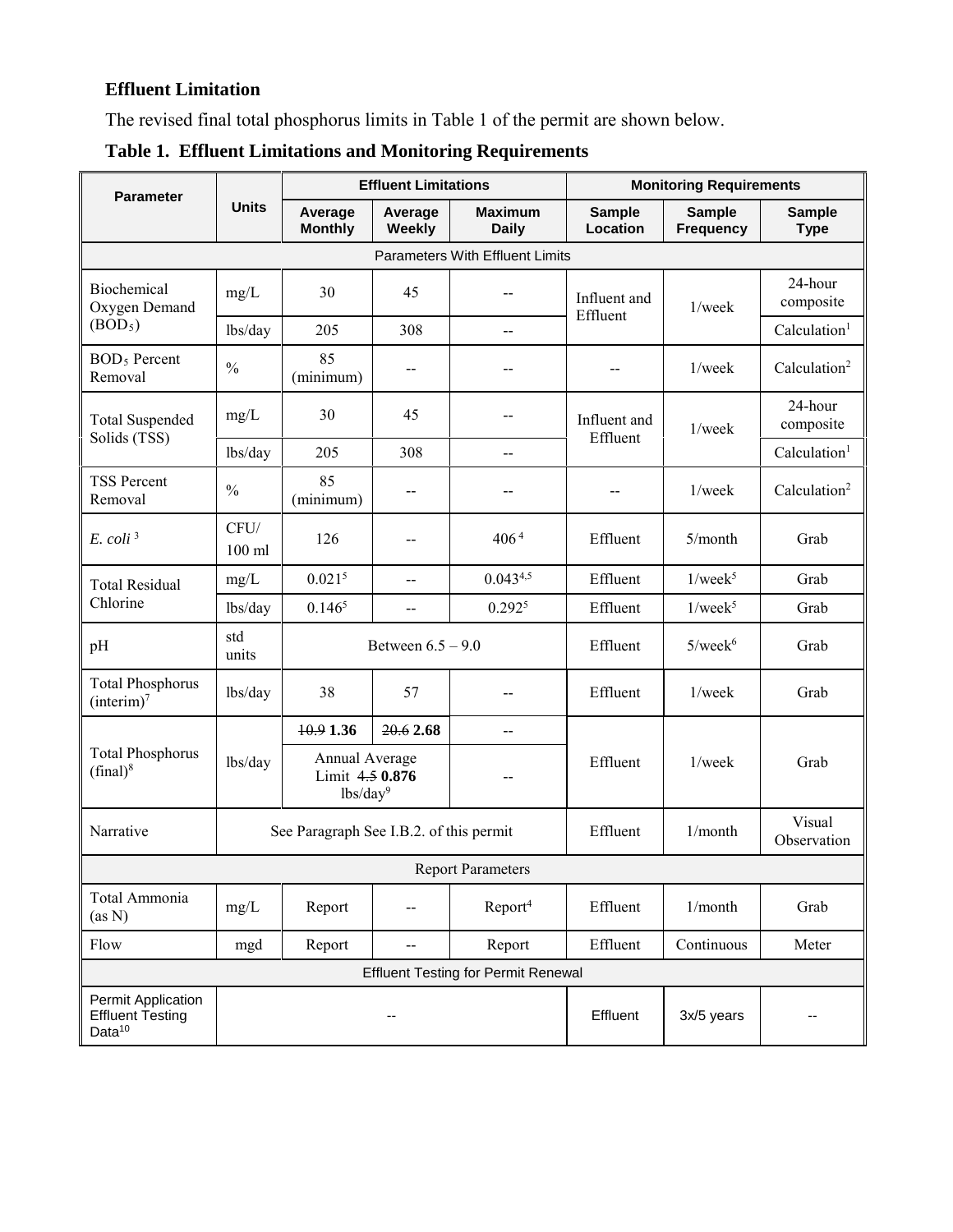| <b>Parameter</b>     | <b>Units</b>                                                                                                                                                                                                                                                                                                                                                                                                                                                                                                                                                                                                                                                       | <b>Effluent Limitations</b> |                   |                                | <b>Monitoring Requirements</b>                                                                                                                                                                                                                                                                                               |                                   |                              |  |  |  |
|----------------------|--------------------------------------------------------------------------------------------------------------------------------------------------------------------------------------------------------------------------------------------------------------------------------------------------------------------------------------------------------------------------------------------------------------------------------------------------------------------------------------------------------------------------------------------------------------------------------------------------------------------------------------------------------------------|-----------------------------|-------------------|--------------------------------|------------------------------------------------------------------------------------------------------------------------------------------------------------------------------------------------------------------------------------------------------------------------------------------------------------------------------|-----------------------------------|------------------------------|--|--|--|
|                      |                                                                                                                                                                                                                                                                                                                                                                                                                                                                                                                                                                                                                                                                    | Average<br><b>Monthly</b>   | Average<br>Weekly | <b>Maximum</b><br><b>Daily</b> | <b>Sample</b><br>Location                                                                                                                                                                                                                                                                                                    | <b>Sample</b><br><b>Frequency</b> | <b>Sample</b><br><b>Type</b> |  |  |  |
| 1 <sub>1</sub><br>2. | <b>Notes</b><br>Loading (in lbs/day) is calculated by multiplying the concentration (in mg/L) by the corresponding flow (in mgd) for the<br>day of sampling and a conversion factor of 8.34. For more information on calculating, averaging, and reporting loads<br>and concentrations see the NPDES Self-Monitoring System User Guide (EPA 833-B-85-100, March 1985).<br>Percent Removal. The monthly average percent removal must be calculated from the arithmetic mean of the influent<br>values and the arithmetic mean of the effluent values for that month using the following equation:                                                                   |                             |                   |                                |                                                                                                                                                                                                                                                                                                                              |                                   |                              |  |  |  |
|                      | (average monthly influent concentration – average monthly effluent concentration) $\div$ average monthly influent<br>concentration x 100. Influent and effluent samples must be taken over approximately the same time period.                                                                                                                                                                                                                                                                                                                                                                                                                                     |                             |                   |                                |                                                                                                                                                                                                                                                                                                                              |                                   |                              |  |  |  |
| 3.                   | The average monthly <i>E. coli</i> bacteria counts must not exceed a geometric mean of 126/100 ml based on a minimum of<br>five samples taken every 3 - 7 days within a calendar month. See Part VI of this permit for a definition of geometric<br>mean.                                                                                                                                                                                                                                                                                                                                                                                                          |                             |                   |                                |                                                                                                                                                                                                                                                                                                                              |                                   |                              |  |  |  |
| 4.                   | Reporting is required within 24 hours of a maximum daily limit or instantaneous maximum limit violation. See<br>Paragraph I.B.3 and Part III.G. of this permit.                                                                                                                                                                                                                                                                                                                                                                                                                                                                                                    |                             |                   |                                |                                                                                                                                                                                                                                                                                                                              |                                   |                              |  |  |  |
| 5.<br>6.             | Only applicable when chlorine or chlorine compounds are used for disinfection. The limits for chlorine are not<br>quantifiable using EPA-approved analytical methods. The minimum level (ML) for chlorine is 50 $\mu g/L$ for this<br>parameter. The EPA will use 50 µg/L as the compliance evaluation level for this parameter. The permittee will be in<br>compliance with the total residual chlorine limitations if the average monthly and maximum daily concentrations are<br>less than 50 $\mu$ g/L and the average monthly and maximum daily mass discharge $\frac{\mu}{\mu}$ loading is less than 0.34 lbs/day<br>Samples must be taken on different days |                             |                   |                                |                                                                                                                                                                                                                                                                                                                              |                                   |                              |  |  |  |
| 7.                   | Interim limits lasting until August 1, 2020 December 1, 2025                                                                                                                                                                                                                                                                                                                                                                                                                                                                                                                                                                                                       |                             |                   |                                |                                                                                                                                                                                                                                                                                                                              |                                   |                              |  |  |  |
| 8.<br>9.             | See Part I.B.8.<br>permit.                                                                                                                                                                                                                                                                                                                                                                                                                                                                                                                                                                                                                                         |                             |                   |                                | Limit to be achieved by August 1, 2020 December 1, 2025. (see Part I.C.).<br>10. Effluent Testing Data - See NPDES Permit Application Form 2A, Part B.6 for the list of pollutants to be included in<br>this testing. The Permittee must use sufficiently sensitive analytical methods in accordance with Part I.B.5 of this |                                   |                              |  |  |  |

The revised calculations for the total phosphorus effluent limitations are shown below.

#### *Total Phosphorus*

The State of Idaho developed the American Falls Subbasin Assessment and TMDL (IDEQ), May 2012 (TMDL). The TMDL established a wasteload allocation for total phosphorus of 0.16 tons per year. Effluent limits in NPDES permits for POTWs that discharge continuously must be expressed as average monthly and average weekly limits (40 CFR 122.45(d)(2)).

Calculating the Average Monthly Limit

0.16 tons/yr x 2000 lb/ton  $= 0.876$  lb/day (annual average) 365 days/yr

Assume  $LTA = 0.876$  lb/day

 $AML = LTA \times exp[z\sigma_n - 0.5\sigma_n^2]$ ] (from Table 5-2 of the TSD)

Where:

 $CV = coefficient of variation = 0.6$  (a default value for  $\leq 10$  effluent samples, since no samples are available under the current permit after the upgrade)

 $n = 4$  (number of samples in a month)

$$
\sigma_4^2 = \ln ((CV^2/n)+1) = \ln((0.6^2/4) + 1) = 0.0862
$$

$$
\sigma_4 = 0.294
$$

 $z_a$  = percentile exceedance probability for AML (95%) = 1.645